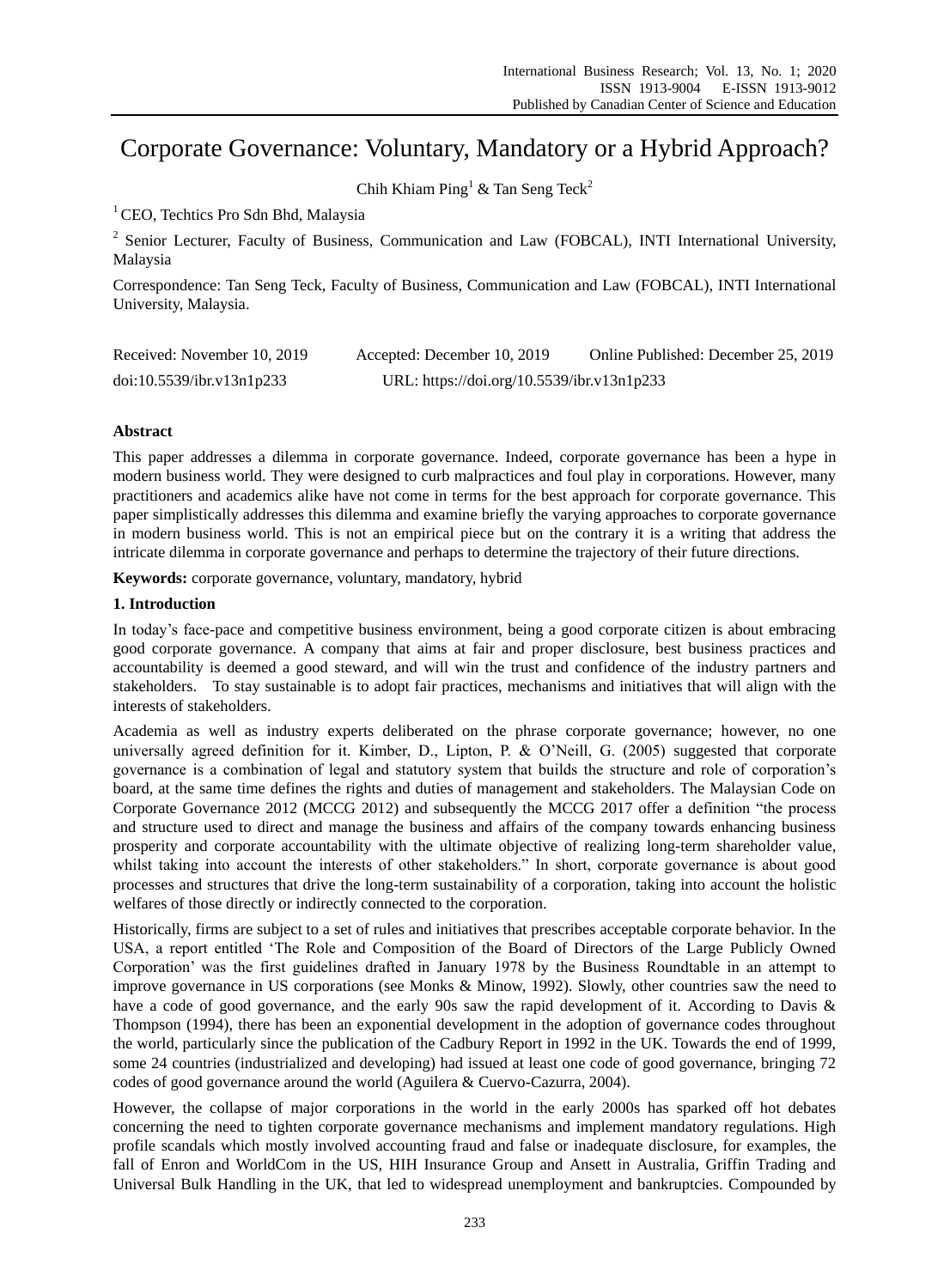the Asian Financial Crisis (AFC) in 1997 that have affected the economies of many countries, particularly that of Indonesia, Thailand, South Korea, Malaysia and the Philippines, have highlighted the serious lack of corporate governance practices in these countries. Even though no consensus as to the cause of AFC, academics were of opinion that fundamental weaknesses involving regulatory institutions and the lack of sensible monitoring were the key matters (Alba, Claessens & Djankov 1998; Claessens, Djankov & Lang 2000). It has led to the increased urgency of adhering to corporate governance principles.

In recent years, the debate has been ongoing: whether corporate governance should be voluntary or mandatory. While it is generally agreed that no one size fits all in the intricate yet delicate world of corporate governance, many firms have been proactive in designing their own practices, within acceptable limits, to ensure continued confidence and trust from stakeholders. It is undeniable that good corporate governance practices will not only benefit investors but also enhances the sustainability and value of the firms.

This paper attempts to examine and assess the two existing approaches of corporate governance. The question remains: Would a regime that is mandatory or voluntary be optimal, or would a mandatory system be beneficial? The responsibility of companies is to provide investors with adequate disclosure, which implies adequate checks on management, financial and board control. A mandatory approach may protect investors and boost their confidence in the firm. However, it may be too stifling on the firm"s initiatives. Perhaps, it should be assumed that most firms inevitably want to enhance their stakeholders" value and trust, and will seek out incentives to achieve this need. They would adopt best practices voluntarily, if this realization steers them on to reap the economic benefits of increased access to external financing, lower cost of capital, reduced risk of financial problems, and higher operational performance. Corporate rules or mechanisms should be largely enabling and should be seen as guidelines rather than strict laws.

This paper maintains that extreme ends of the regime may not work to the benefit of both firms and stakeholders, and a more accommodative regime that takes into account the benefits and costs of stakeholders and firms, should be adopted. To comply may not ensure accountability, whereas to be accountable will inevitably generate a higher level of compliance. Firms have incentives to adopt enhanced governance practices voluntarily and to make disclosure about the same. An optimal governance regime is a hybrid one in which adoption of best practice guidelines is voluntary but disclosure of corporate governance practices is mandatory. Such a regime is optimal because it balances the benefits and costs to all stakeholders, particularly issuers and investors. A partially mandatory structure minimizes costs but encourages compliance is optimal.

#### **2. The Resurgence of Corporate Governance**

The principal objective of corporate governance is accountability; transparency, predictability and participation are secondary but should not be overlooked. Over the years, international crises and controversies have pointed to the need for a tighter corporate governance practice, and urgent reforms needed to revive and protect stakeholders' interest, trust and confidence in the firms.

The Global Financial Crisis (GFC) in 2008 has propelled the demand for a scrutiny on corporate governance worldwide. Despite the active promotion of corporate governance reforms post-AFC, major fault lines remain (Rajan 2011; Lang & Jagtiani 2010). Against this shattering scene of crises, collapses and uncertainty, corporate governance has assumed a stricter and if not, stronger shade than before. For instance, in Malaysia, the GFC has alerted companies to address failed government control and assess reforms that will put corporations back in power, economically and financially. Along with other Asian governments, Malaysia companies have become increasingly aware of the need for a sound corporate governance framework if they were to remain attractive to investors. Hence, changes in regulatory practices are crucial. There should be proactive efforts to prevent the recurrence of corporate collapses, scandals and fraud.

#### **3. The Dominant Approaches: Mandatory and Voluntary**

The dominant approaches to corporate governance have been mandatory and voluntary. In Australia, corporations are governed by binding and non-binding rules, and there has been debate on "hard law" versus "soft law" (Zadkovich 2007). "Hard law" refers to what is mandatory. Mandatory implies compliance and failure to do so would result in sanctions. This approach implies compulsion to comply. "Soft law", on the other hand, refers to voluntary practice of corporate governance regulations, and freedom implied in this voluntary approach. Interestingly, like most other countries, Australia and Malaysia tend to move in favor of a hybrid approach, that is, one that espouses neither purely mandatory nor purely voluntary regimes. Instead, a "hybrid" incorporates both aspects of the voluntary and mandatory, where there is a delicate fusion of mandatory regulations and voluntary rules and conduct.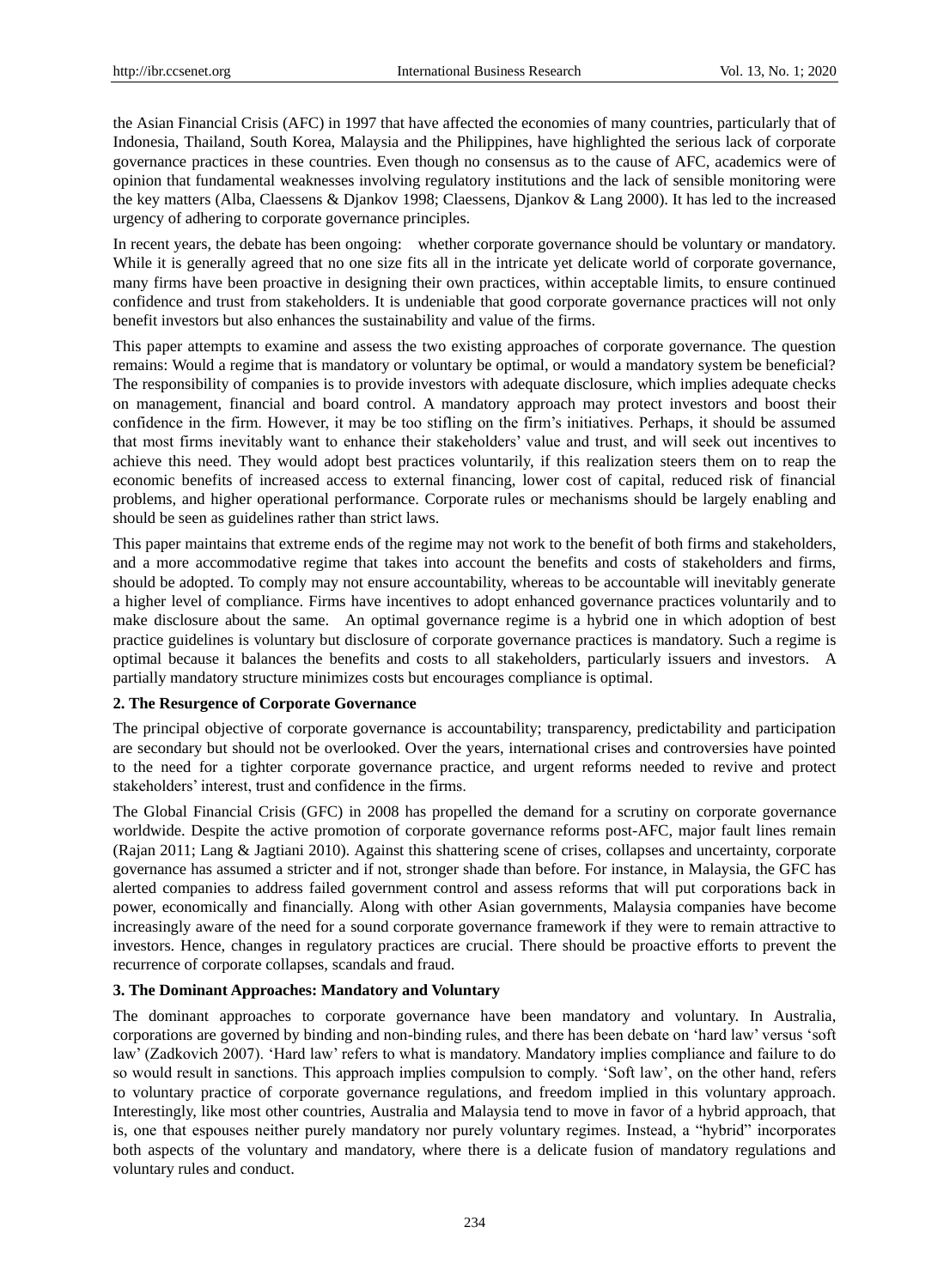The traditional regime for corporations is a code of rules and practices that prescribe acceptable behavior and conduct, and any trace of non-compliance will result in penalties. This instills fear; for example, Australia"s Corporations Act 2001 contains various provisions that detailed all aspects of a company"s corporate behavior and arrangements. This Act ensures internal procedures; stock transactions and directors" duties and responsibilities are under strict adherence. Similarly, in Malaysia where the government exercises full control over the practices of corporations, and hold a powerful hand in influencing the corporations" arrangements such as disclosure requirements, accounting standards and management issues. Evidently, the common law has a critical role in setting the standard and pace of corporate governance. In the US, the collapse of Enron and WorldCom raised the question of full compliance or partial compliance. The preference was for flexibility rather than a prescriptive code.

There is always a need for caution in implementing an approach that will benefit both corporations and investors. Too harsh an approach may stifle both parties, and may work the reverse in terms of economic interests. On the other hand, a mandatory regime may send a solid message to the world that investors are serious and that corporations are serious partners in this venture. In the early years following the era of crisis, a mandatory regime may be beneficial in rebuilding lost confidence and shaking complacent minds. It ensures minimum standards are met, and this would in turn ensure strong investor protection and more sustainable capital markets. A voluntary approach seen to be vague and less affirming when it comes to investor protection. In a voluntary regime, corporations allowed to set their own terms of reference, and this may reduce certainty for investors about the corporation"s compliance. However, this should not be taken as the norm but needs to be appraised on its relevance and appropriateness in an age where corporations need a more dynamic form of engagement with investors instead of merely adhering to a strict corporate governance code. Besides, the issue of increasing cost may not work to the benefit of the government, corporations and investors.

#### **4. Towards a Hybrid Regime**

A hybrid system is often described as a type of enforced self-regulation (Du Plessis et al., 2005). It may be perceived as allowing more flexibility and discretion to corporations, and aims at a symbiotic relationship between the mandatory and voluntary approaches. The Australian Securities Exchange (ASX) *Principles of Good Corporate Governance and Best Practice* recommendation is an example of such a system. There are 10 principles in this code, but these are just guidelines rather than rules. It is to ensure best practice for optimal performance and accountability. In other words, it follows the principle of "comply or explain" and is far from being strictly mandatory.

Perhaps what is needed is not so much of whether to implement a mandatory code or not; it is to ensure that an effective system is designed that is appropriate to investors and corporations. As such, a hybrid system that combines both the mandatory and voluntary aspects will be less cost consuming, and allow corporations more space and independence to exercise corporate discretion. Corporations are more likely to adopt a more flexible system rather than subscribing to a regime that compels them to adhere blindly and fearfully. Voluntary disclosure should be allowed, and as long as corporations meet investors" needs and requirements in terms of information and portfolios, a mandatory code for forced disclosure ceases to be relevant.

A flexible and symbiotic hybrid approach will cater to the varied sizes of corporations. Smaller firms may welcome this regime as their activities may not be that high to warrant the principles or rules listed, and have the option to disclose information. However, by adopting a hybrid regime, reporting regulations will still ensure that smaller corporations adhere to minimum standards of reporting.

There is always doubt as to whether any system is effective. No one system fits all, and no one system is crisis-proof. What matters is whether the system is flexible, feasible and pragmatic. It should be a system that works to the advantage of not just bigger and established corporations but also newcomers in the industry whose level of profitability may not be as high as the existing ones, and thus certain provisions or regulations may be less relevant to them. The regulators and the state must lead by example in ensuring proper governance framework is adhered to and be respected.

#### **5. Conclusion**

It is evident, from the above discussion, that there is a need to move away from a restrictive mandatory regime to a more flexible and open approach. For any system to be effective, corporations and investors should be engaged sufficiently, and honest management should be the underlying goal of all. So far, the new corporate governance regime of Australia is proof that stakeholders and corporations are departing from what used to be forced upon them, and shaking off such mandatory demands. In the case of Malaysia, the government continues to exert powerful control over corporations, and sometimes it borders on compulsion. Nevertheless, not all is negative;